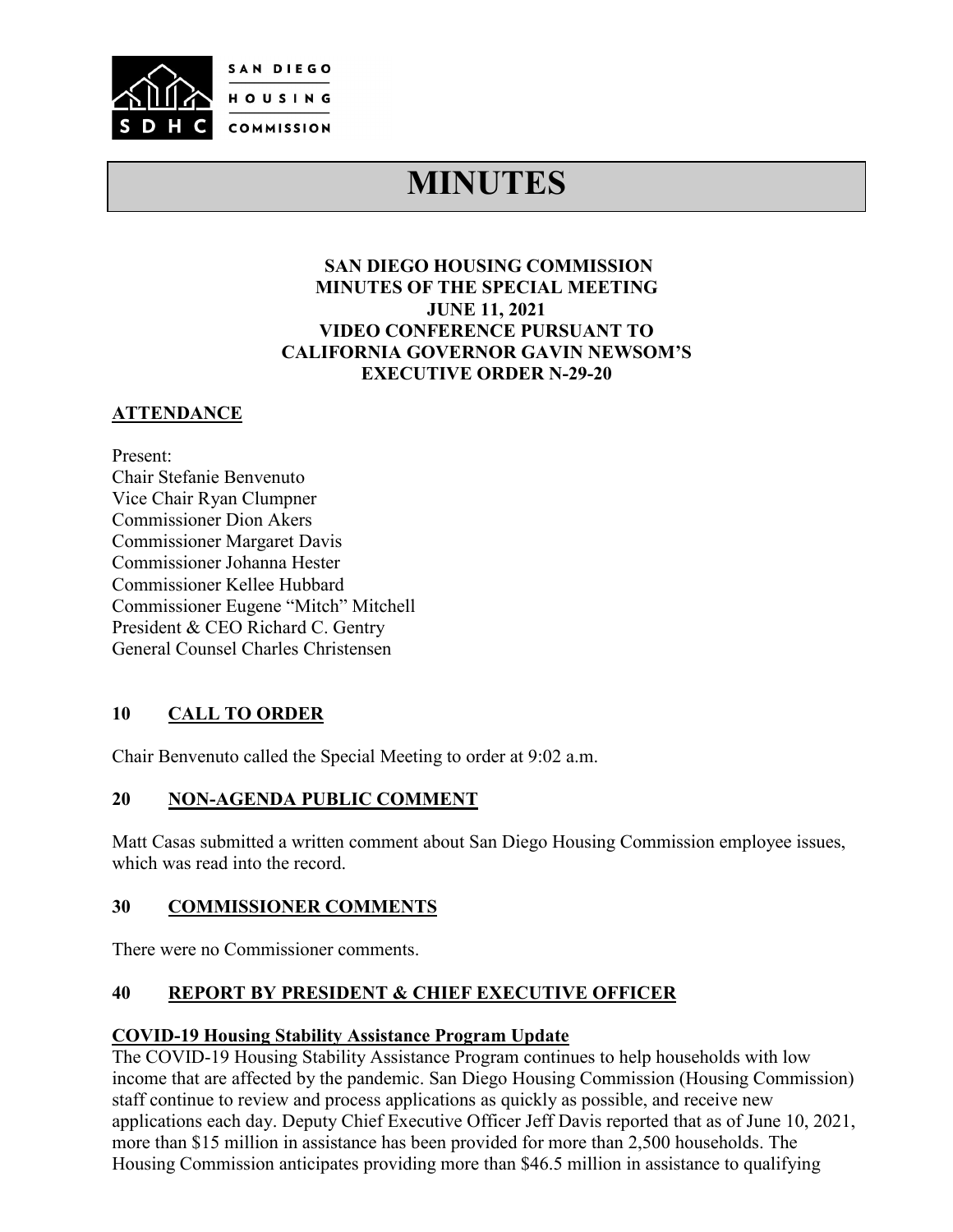

households. That is about 55 percent of the funding budgeted for assistance payments when the program began. If the State adopts program changes that the Housing Commission has advocated such as allowing the program to pay 100 percent of past-due rent instead of 80 percent—the Housing Commission anticipates expending all of the \$83.7 million designated for assistance payments. The Housing Commission has received more than 12,700 applications to date. More than 10,600 additional applications have been started and are pending completion.

The state and federal governments have made numerous changes in program guidelines and requirements since the program's application portal launched March 15. Some of these changes have required adjustments to the application processing procedures, including reprocessing applications and adjusting the portal that is used for reviewing and processing applications—while at the same time continuing to accept new applications without disruption.

The Housing Commission continues to collaborate with community organizations to conduct outreach about the program, including: a presentation to the San Diego Chapter of the Black American Political Association of California; an email to more than 10,000 Section 8 Housing Choice Voucher rental assistance households, informing them they can apply for help through the program; a presentation to the City Council's COVID-19 Response and Recovery Committee; participation in a discussion about the program on Gospel on Demand—or G.O.D—radio; participation in a webinar with the Southern California Rental Housing Association to present information to landlords; collaboration with SDG&E and the San Diego and Imperial Counties Labor Council to hold an outreach and application assistance event in City Heights, at which tablet devices were used to help people apply on-site at the Labor Council's offices at 4265 Fairmount Avenue; collaboration with California Governor Gavin Newsom's office and community organizations for a planned event June 11 at Bayview Baptist Church that also will help people apply on-site.

## **Policy Update**

The Housing Commission closely monitors legislative activities and offers policy recommendations at the local, state and federal levels of government in addition to working with elected leaders and other stakeholders to advance policies that are consistent with this agency's mission. Senior Director of Policy Molly Chase provided an update on Policy Department activities, including: monitoring pending city, state and federal budget proposals; participating in discussions with the Mayor's office about a potential program to utilize more than \$54.5 million anticipated as a direct federal allocation to the City of San Diego for emergency rental assistance; recent meetings with and letters to state and federal lawmakers to request changes to the funding requirements for the COVID-19 Housing Stability Assistance Program, which are included in the budget proposals the Governor and State Legislature are considering; collaborating with Housing Commission divisions to prepare letters proactively providing recommendations about anticipated future programs in the proposed state budget; and sending letters from CEO Gentry in support of State Senate Bill 743 to address the "digital divide" by funding broadband adoption through programs for residents in publicly supported housing communities and SB 9, which would provide an opportunity for a significant reduction in both time and cost to homeowners seeking to create a duplex or subdivide an existing lot.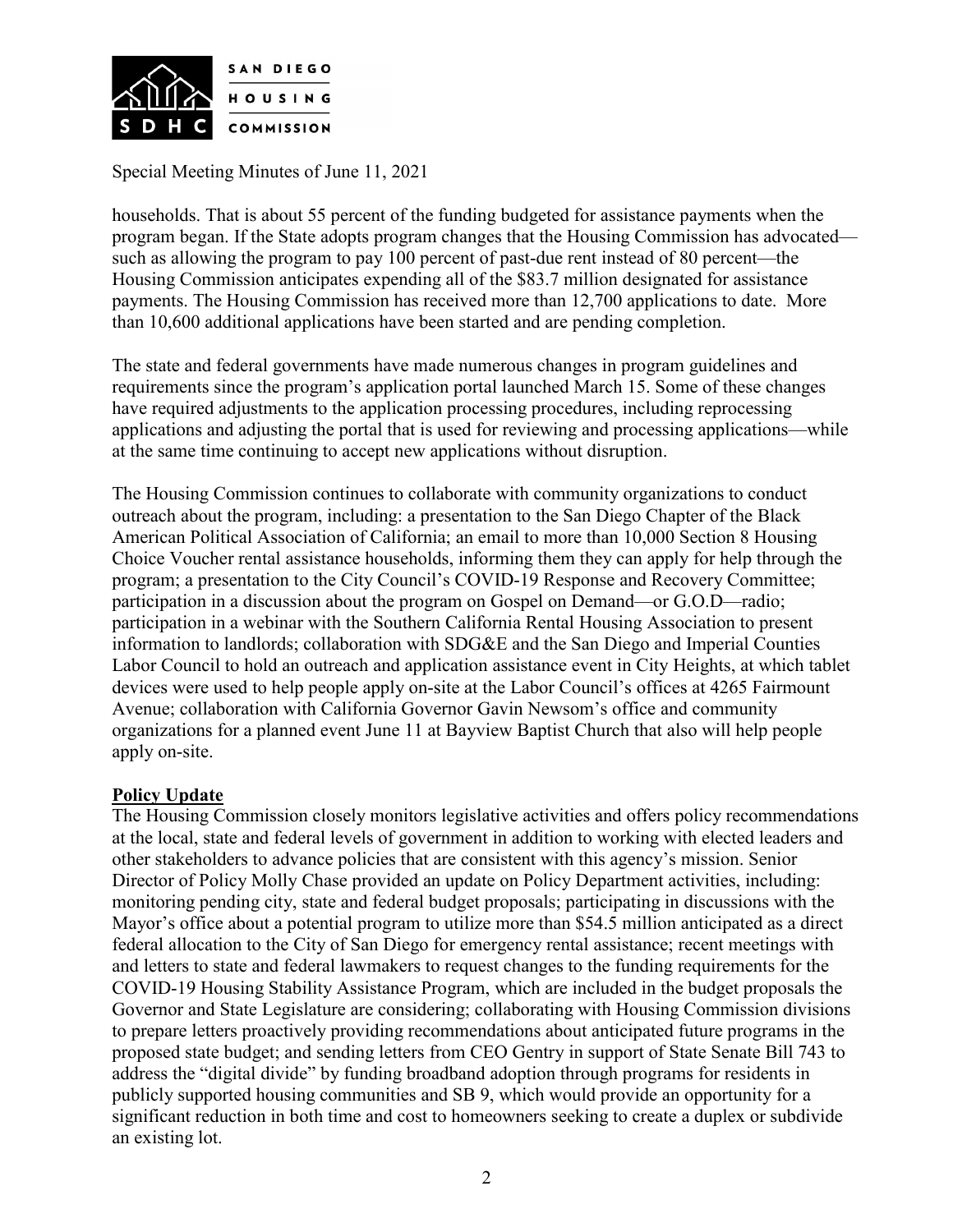

## **Emergency Housing Vouchers to Address Homelessness**

The Housing Commission has been awarded 480 federal Emergency Housing Vouchers to address homelessness. These are among 70,000 vouchers the U.S. Department of Housing and Urban Development awarded to public housing authorities across the country. The vouchers will assist San Diegans who are experiencing homelessness; are at risk of experiencing homelessness; are fleeing or attempting to flee domestic violence, dating violence, sexual assault, stalking, or human trafficking; or who recently experienced homelessness and rental assistance will help prevent homelessness or housing instability.

## **Housing Commission Finance Award**

For the 13th year in a row, the Housing Commission's Financial Services Department has achieved the highest level of recognition from the Government Finance Officers Association of the United States and Canada. The Certificate of Achievement for Excellence in Financial Reporting was awarded for our Comprehensive Annual Financial Report for Fiscal Year 2020 (July 1, 2019 - June 30, 2020). The award recognizes the Housing Commission for "demonstrating a constructive 'spirit of full disclosure' to clearly communicate its financial story and motivate potential users and user groups to read the report."

# **50 APPROVAL OF THE MINUTES**

The minutes of the Special Housing Commission meeting of May 6, 2021, were approved on a motion by Commissioner Davis, seconded by Commissioner Akers, and passed by a vote of 6-0, with Commissioner Mitchell not voting.

## **CONSENT AGENDA:**

Motion by Commissioner Hubbard to approve Item 100 on consent. Seconded by Commissioner Akers and passed by a vote of 6-0, with Commissioner Mitchell not voting.

## **100 HCR21-063 2021-2022 Procurement of General Liability Insurance Coverage**

That the San Diego Housing Commission (Housing Commission) approve the procurement and binding of general liability insurance coverage from Housing Authority Risk Retention Group, Inc., (HARRG) in an amount not to exceed \$284,985 with effective dates of July 1, 2021, to July 1, 2022.

## **ACTION AGENDA:**

**101 HCR21-047 Approval of Contract Renewal between San Diego Housing Commission (Housing Commission) and Mental Health Systems (MHS) to Operate the City of San Diego's Transitional Storage Center, Currently Known as the Storage Connect Center I, at 116 South 20th Street, San Diego, California 92113 and Approval of the Contract Renewal to operate the City of San Diego's Transitional Storage Center, currently known as the**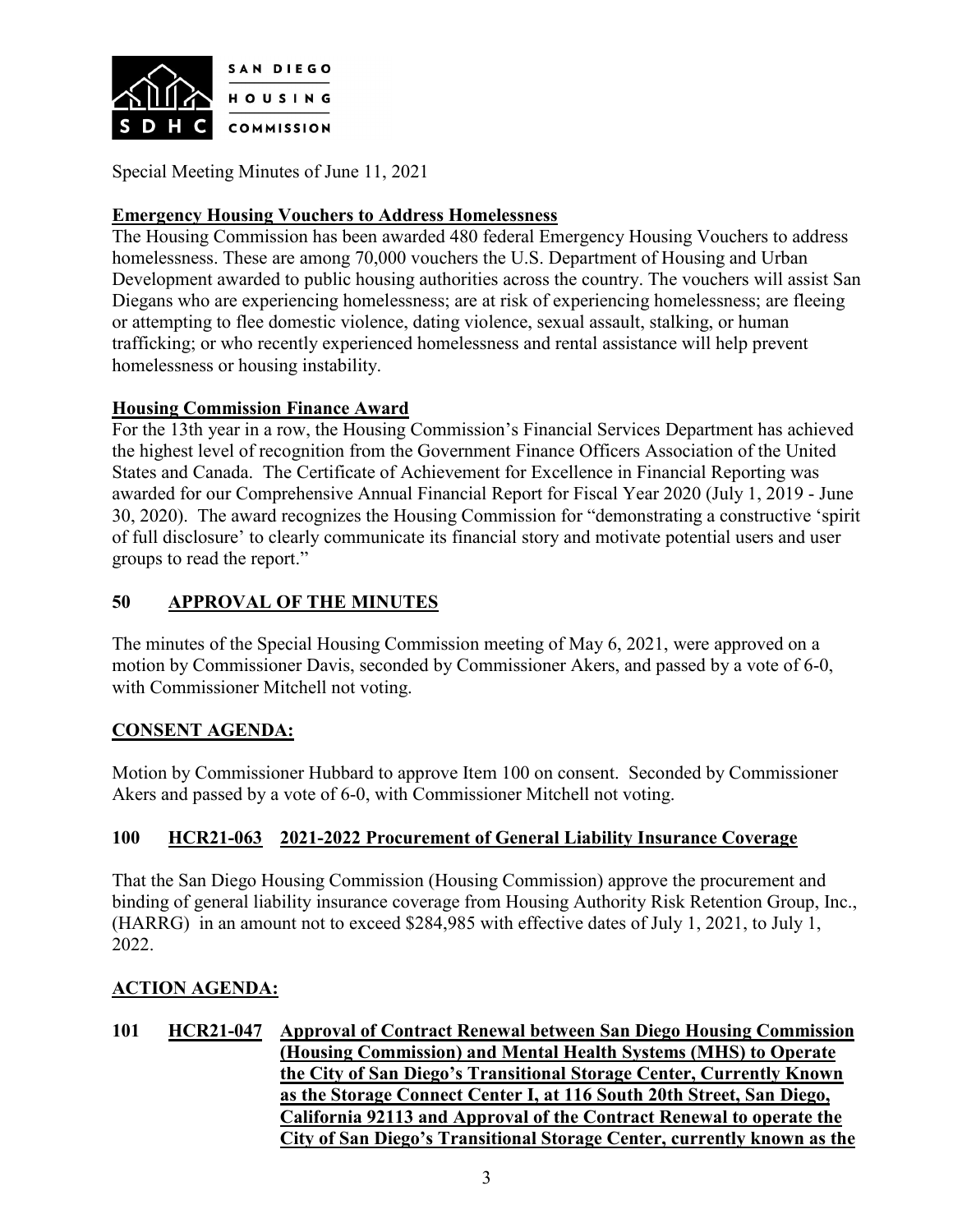

## **Storage Connect Center II, at Lea Street Terminus, San Diego, California 92105**

Casey Snell, Director, Housing First Administration, and Jessica Adamo, Housing Programs Manager, Homeless Housing Innovations Division, presented the request for approval.

James Justus and Michael Lee spoke in favor. Richard Diaz, Father Martin Silva, Aleta Chavez and Connie Zuniga spoke in opposition.

Motion by Commissioner Mitchell to take the following staff-recommended actions. Seconded by Commissioner Davis and passed by a vote of 7-0.

That the San Diego Housing Commission (Housing Commission) take the following actions:

- 1) Approve the execution of a six-month Non-Competitive agreement under Procurement Policy 9.4, with Mental Health Systems (MHS), contingent on necessary City of San Diego (City) approvals, if any, to operate the Transitional Storage Center, currently known as the Storage Connect Center I, located at  $116$  South  $20<sup>th</sup>$  Street, San Diego, California 92113, for a term of July 1, 2021, through December 31, 2021, with a budget of \$624,971, on terms and conditions as set forth in the Agreement, as it may be amended upon advice of the Housing Commission's General Counsel;
- 2) Approve the execution of a six-month Non-Competitive agreement under Procurement Policy 9.4, with MHS, contingent on necessary City approvals, if any, to operate the Transitional Storage Center, currently known as the Storage Connect Center II, located at Lea Street Terminus, San Diego, California 92105, for a term of July 1, 2021, through December 31, 2021, with a budget of \$360,332, on terms and conditions as set forth in the Agreement, as it may be amended upon advice of the Housing Commission's General Counsel;
- 3) Authorize the Housing Commission's President & CEO, or designee, to take such actions as are reasonably necessary to implement the approvals referenced in this report; and
- 4) Authorize the Housing Commission's President & CEO, or designee, to substitute funding sources and/or increase compensation by not more than 20 percent of the total agreement amounts for the proposed agreements, if necessary, without further action by the Housing Commission Board of Commissioners (Board), but only if and to the extent that funds are determined to be available for such purposes.

#### **102 HCR21-064 Contract Renewal and Expansion of the Homelessness Program for Engaged Educational Resources**

Lisa Jones, Executive Vice President, Strategic Initiatives, presented the request for approval.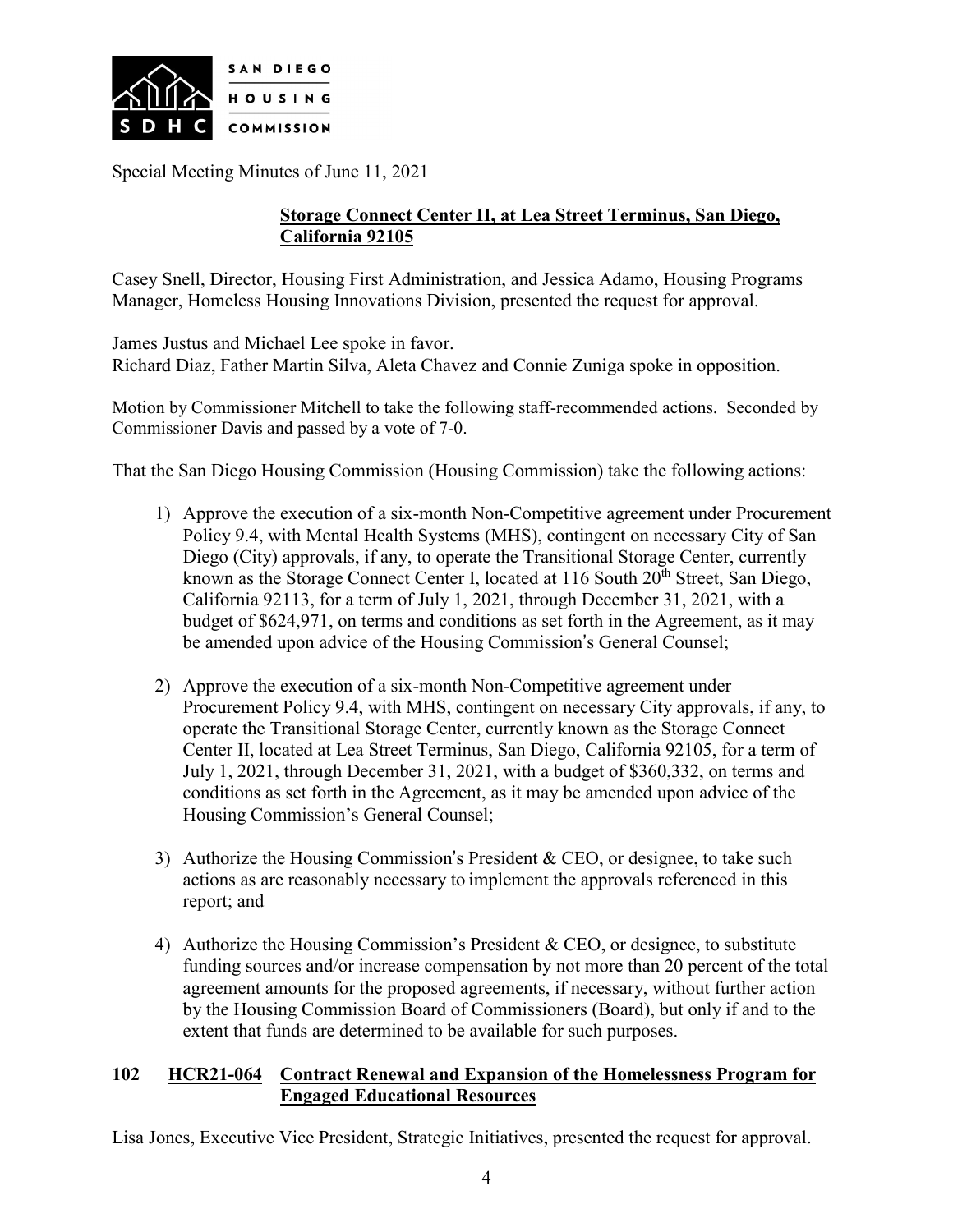

Motion by Commissioner Davis to take the following staff-recommended actions. Seconded by Vice Chair Clumpner and passed by a vote of 7-0.

That the San Diego Housing Commission (Housing Commission) Board of Commissioners (Board) take the following actions:

- 1) Authorize the Housing Commission to exercise the second option to renew a one-year contract with the San Diego Community College District (SDCCD) in the amount of \$437,553 to operate the Homelessness Program for Engaged Educational Resources (PEER) Program for the term of July 1, 2021, to June 30, 2022, funded by Housing Commission local funds and American Rescue Plan Act (ARPA) funds, contingent on funding being allocated for this purpose in the City of San Diego's Fiscal Year 2022 budgeting process;
- 2) Authorize the President & CEO, or designee, to execute all documents and instruments that are necessary and/or appropriate to implement these approvals, on terms and conditions approved by the President  $& CEO$ , or designee, upon the advice of and in a form approved by General Counsel, and to take such actions necessary and/or appropriate to implement these approvals in accordance and compliance with all applicable laws, rules and regulations; and
- 3) Authorize the President & CEO, or designee, to increase the amount of funding for the operator agreement by no more than 20 percent of the approved budget and to substitute funding sources for the proposed agreement, if necessary, without further action by the Housing Commission Board, but only if and to the extent that funds are determined to be available for such purposes. The execution of the expansion component of the contract (the additional \$250,000 in ARPA funds) will be contingent on the execution of a Memorandum of Understanding (MOU) between the Housing Commission and the City of San Diego for Administration of ARPA funds as deemed appropriate by the City of San Diego and approved through the City of San Diego's Fiscal Year 2022 budget process.

## **103 HCR21-052 Approval of the Contract between the San Diego Housing Commission and Alpha Project for the Homeless to operate the City of San Diego's Interim Housing Program for Families with Children**

Lisa Jones, Executive Vice President, Strategic Initiatives, and Casey Snell, Director, Housing First Administration, Homeless Housing Innovations Division, presented the request for approval.

Motion by Commissioner Davis to take the following staff-recommended actions. Seconded by Commissioner Mitchell and passed by a vote of 7-0.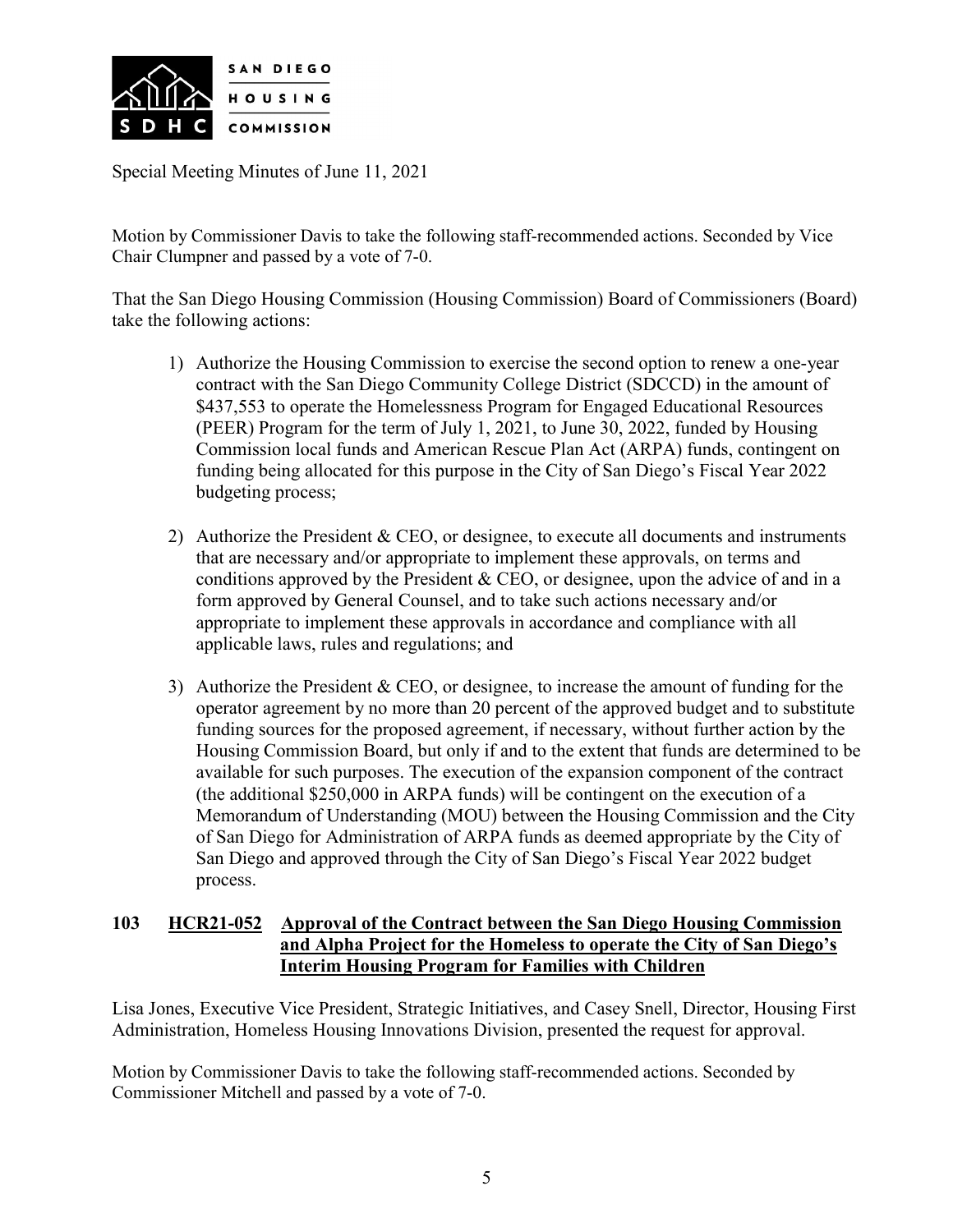

That the San Diego Housing Commission (Housing Commission) Board of Commissioners (Board) take the following actions:

- 1) Approve a six-month sole- source agreement with Alpha Project for the Homeless (Alpha Project) to operate the City of San Diego's Interim Housing Program for Families with Children (Program), currently located at 1788 Palm Ave., San Diego, CA 92154, on terms and conditions as set forth in the agreement (Agreement), as it may be amended upon advice of the Housing Commission's General Counsel;
- 2) Authorize the execution of an agreement with Alpha Project in the amount of \$468,244 for a six-month operating period to provide interim housing services to families experiencing homelessness with minor children, consisting of the following funding sources: \$95,932 of Community Development Block Grant (CDBG) funds allocated by the City of San Diego for the funding of social services in Fiscal Year 2022; \$152,812 of Emergency Solutions Grant (ESG) funds available for the funding of social services; and \$219,500 from the City of San Diego Affordable Housing Fund (AHF), allocated by the Housing Commission contingent upon the appropriation of said funds by the City of San Diego;
- 3) Authorize the President & Chief Executive Officer (President & CEO), or designee, to execute all necessary documents and instruments that are necessary and/or appropriate to implement these approvals, in a form and format approved by General Counsel, and to take such actions necessary and/or appropriate to implement these approvals; and
- 4) Authorize the President & CEO, or designee, to substitute funding sources and/or increase compensation by not more than 20 percent of the total agreement amount for the proposed agreement, if necessary, without further action by the Housing Commission Board, but only if and to the extent that funds are determined to be available for such purposes.

## **104 HCR21-065 Approval of a Contract between the San Diego Housing Commission and Urban Street Angels to operate the City of San Diego's Interim Shelter Program for Transitional Age Youth**

Lisa Jones, Executive Vice President, Strategic Initiatives, and Casey Snell, Director, Housing First Administration, Homeless Housing Innovations Division, presented the request for approval.

Motion by Commissioner Davis to take the following staff-recommended actions. Seconded by Commissioner Hubbard and passed by a vote of 7-0.

That the San Diego Housing Commission (Housing Commission) Board of Commissioners (Board) take the following actions:

1) Approve the execution of a 12-month, Non-Competitive agreement under Procurement Policy 9.4 with Urban Street Angels (USA) to operate the City of San Diego's Interim Shelter for Transition-Age Youth at 1404 5th Ave., San Diego, CA 92101, for a term of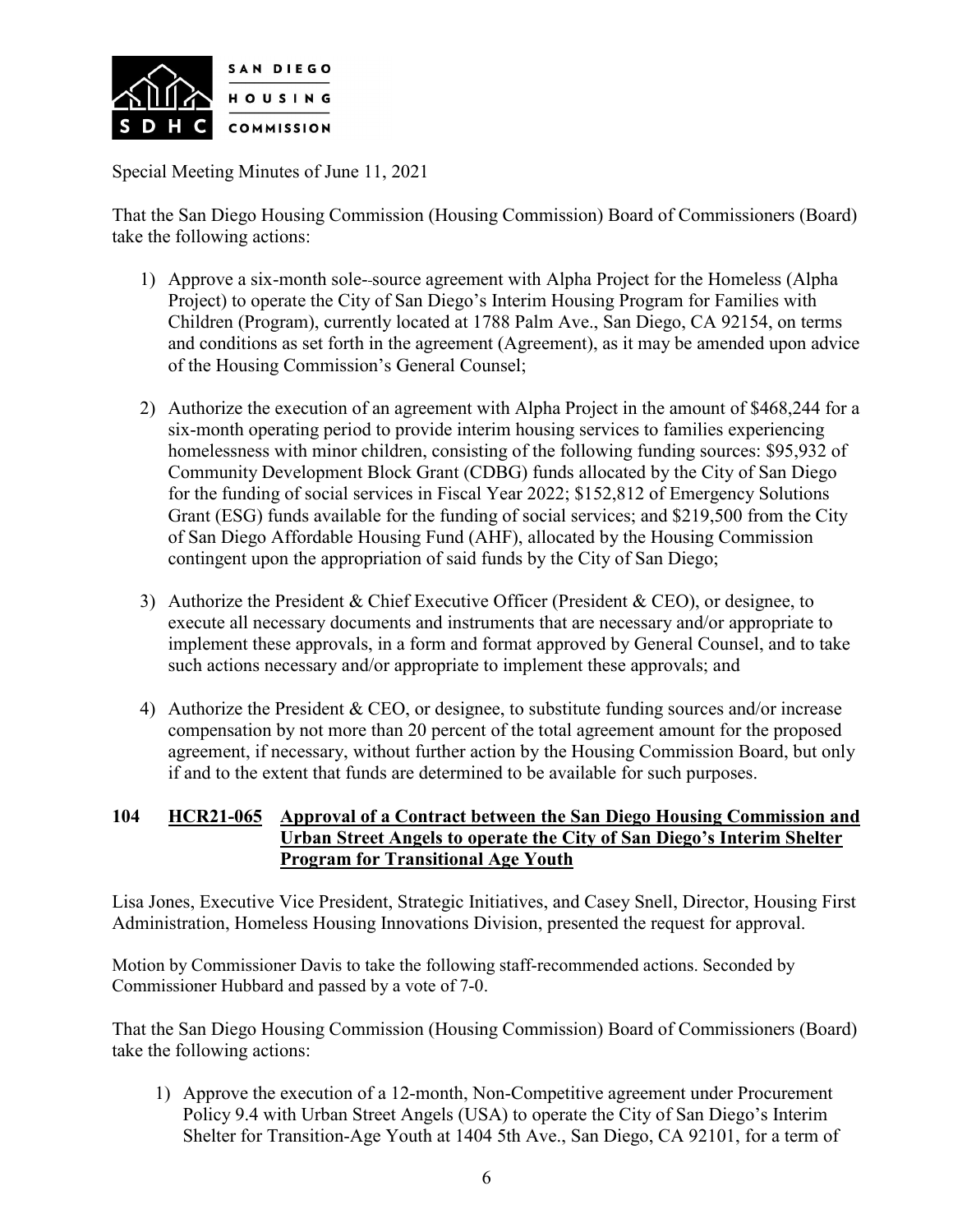

July 1, 2021, through June 30, 2022, with a budget of \$449,018 in Homeless Housing, Assistance, and Prevention (HHAP) Program funding, contingent upon the appropriation of said funds by the City of San Diego in the City's Fiscal Year 2022 budgeting process, on terms and conditions as set forth in the agreement (Agreement), as it may be amended upon advice of the Housing Commission's General Counsel;

- 2) Authorize the President & Chief Executive Officer (President & CEO), or designee, to execute all documents and instruments that are necessary and/or appropriate to implement these approvals, in a form and format approved by General Counsel, and to take such actions necessary and/or appropriate to implement these approvals;
- 3) Authorize the President & CEO, or designee, to substitute funding sources and/or increase compensation by not more than 20 percent of the total agreement amount for the proposed agreement, if necessary, without further action by the Housing Commission Board or the Housing Authority of the City of San Diego, but only if and to the extent that funds are determined to be available for such purposes.

#### **105 HCR21-069 Loan Recommendation for The Iris at San Ysidro Apartments**

Colin Miller, Vice President, Multifamily Housing Finance, Real Estate Division, presented the request for approval.

Motion by Commissioner Hubbard to take the following staff-recommended actions. Seconded by Commissioner Akers and passed by a vote of 7-0.

That the San Diego Housing Commission (Housing Commission) Board of Commissioners (Board) take the following actions as described in this report:

1) Approve a proposed residual receipts loan in an amount not to exceed \$2,300,000 to Iris San Ysidro L.P., a California limited partnership, to facilitate the acquisition and new construction of Iris at San Ysidro Apartments (Iris), a transit-oriented development to be located at 1663 Dairy Mart Road, San Ysidro, CA 92173, which will consist of 99 units that will remain affordable for 55 years for households with income up to 60 percent of San Diego's Area Median Income (AMI), of which 15 units will be permanent supportive housing for families experiencing homelessness, and one unrestricted manager's unit.

The Housing Commission's proposed loan will be contingent upon the developer receiving all necessary third-party funding commitments as described in this report. Such third- party funding commitments will be subject to the Housing Commission General Counsel's approval.

- 2) Authorize the President and Chief Executive Officer (President & CEO), or designee:
	- a. To execute any and all documents necessary to effectuate the transaction and implement the project in a form approved by the General Counsel, and to take such